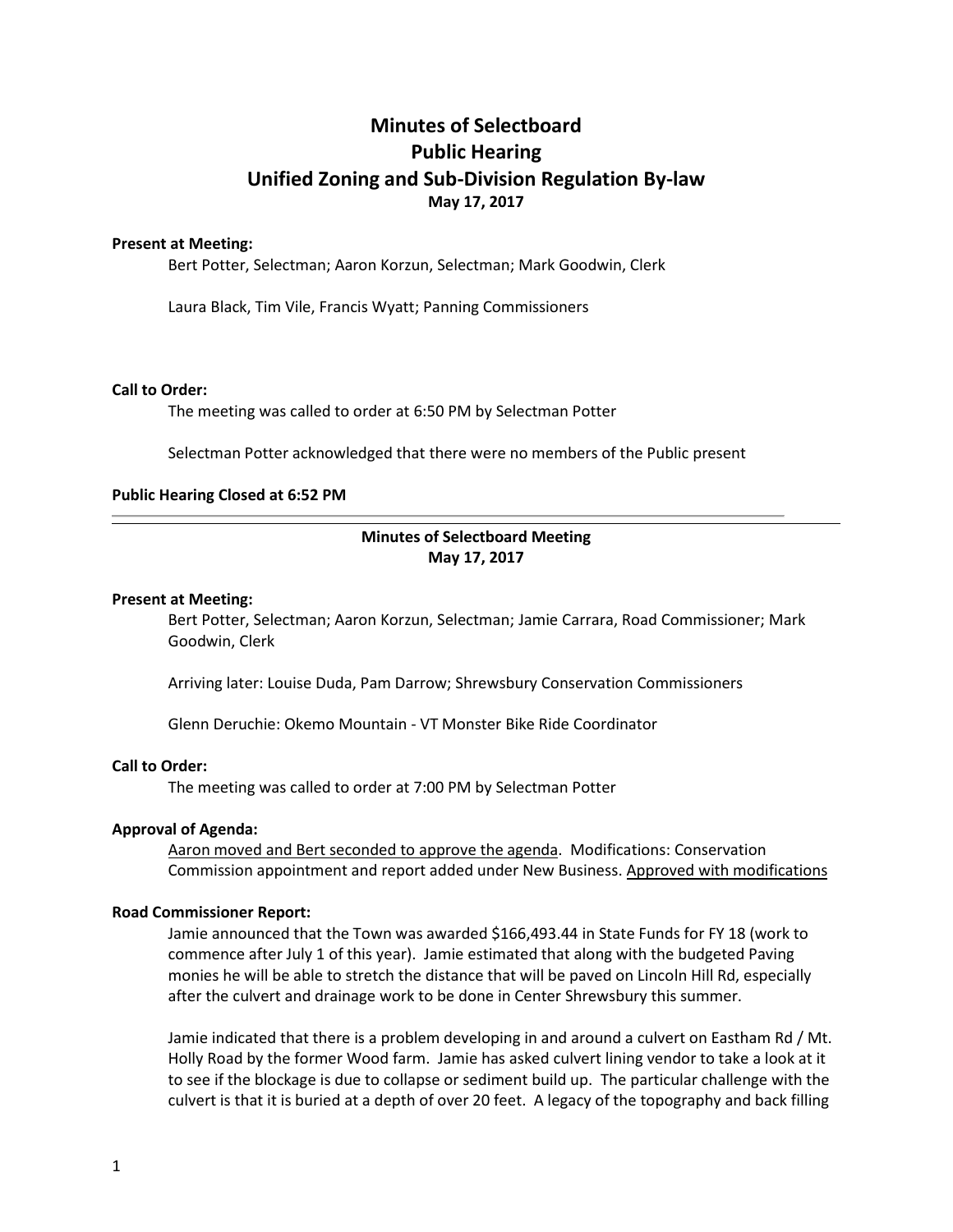when the road was constructed. If the culvert has to be replaced rather than just lined, some of the funds anticipated to be utilized for pavement stretch will need to be redirected towards this culvert and drainage problem.

Bert inquired about the status of a structures grant for the Wilmouth Hill bridge (TH 11 / B 33). Jamie indicated that he is waiting for the hot mix plant to re-open rather than utilizing cold mix to fix the delamination of the bridge deck juncture with the road surface. An anticipated structures grant will address the re-decking as well as the guard rails.

Jamie will be asking the Clerk for assistance in developing a "Bid Sheet" to be used when projects are let out for bid with various vendors. A standard bid sheet would allow for uniformity with the bid responses so that comparisons are more easily discerned.

### **Vermont Monster Bike Ride:**

Glenn Deruchie from Okemo Resorts presented to the Selectbaord for their information and concurrence, along with the Road Commissioner plans for the June 10 2<sup>nd</sup> Annual Vermont Monster Bike Ride. The ride goes from Jackson Gore to the CCC Road to Northam to Eastham and Russellville to Cuttingsville via the Old Turnpike Rd. and VT Rte. 103 up Town Hill and Lincoln Hill to Adams Rd to Lottery and Keiffer to Cold River Rd. over the Brown Bridge and Upper Cold River Rd back to Northam and Eastham Rd, to Bailey and to Mt. Holly Rd to Lake Nineveh and back to Okemo. Approximately a 75-mile ride. Pierce's store will be a rest stop on the ride. The Ride organizers have made a \$500 donation to the Pierce's as well as purchasing refreshment supplies. Mr. Deruchie indicated that this ride was a great success last year, the participation level as almost doubled for this year. Mr. Deruchie has contacted the Times of Shrewsbury in regards to an announcement and will personally be responsible for signage prior to and after the ride.

Mr. Deruchie thanked the Selectboard and the Town for supporting this event.

## **Catering License:**

Bert moved and Aaron seconded to approve the Catering license for Mr. Darcy's Restaurant for an event at the Crisanver House June 30 & July 1. Approved

#### **Transfer Station- Food Scrap Diversion:**

Bert received an announcement from Josh Kelly, ANR / Material Management that the ACT 148 Food Scrap Diversion component will be postponed from July 1, 2017 to July 1 of 2018. No particular reason was given at this time.

#### **Open to the Public:**

No members of the Public present at this time.

## **New Business:**

Conservation Commission representatives Louise Duda and Pam Darrow conferred with the Selectboard as to where the Leave No Trash signs could be placed around the Brown Bridge site. The conservation Commission was asked to mark with stakes the approximate locations, out of the ROW, so that the Road Crew could easily locate the spots when they install the signs on the metal post.

The Clerk indicated that signs could be sold from the Town Office, similar to Phone Books, Historical Society material and Calendars.